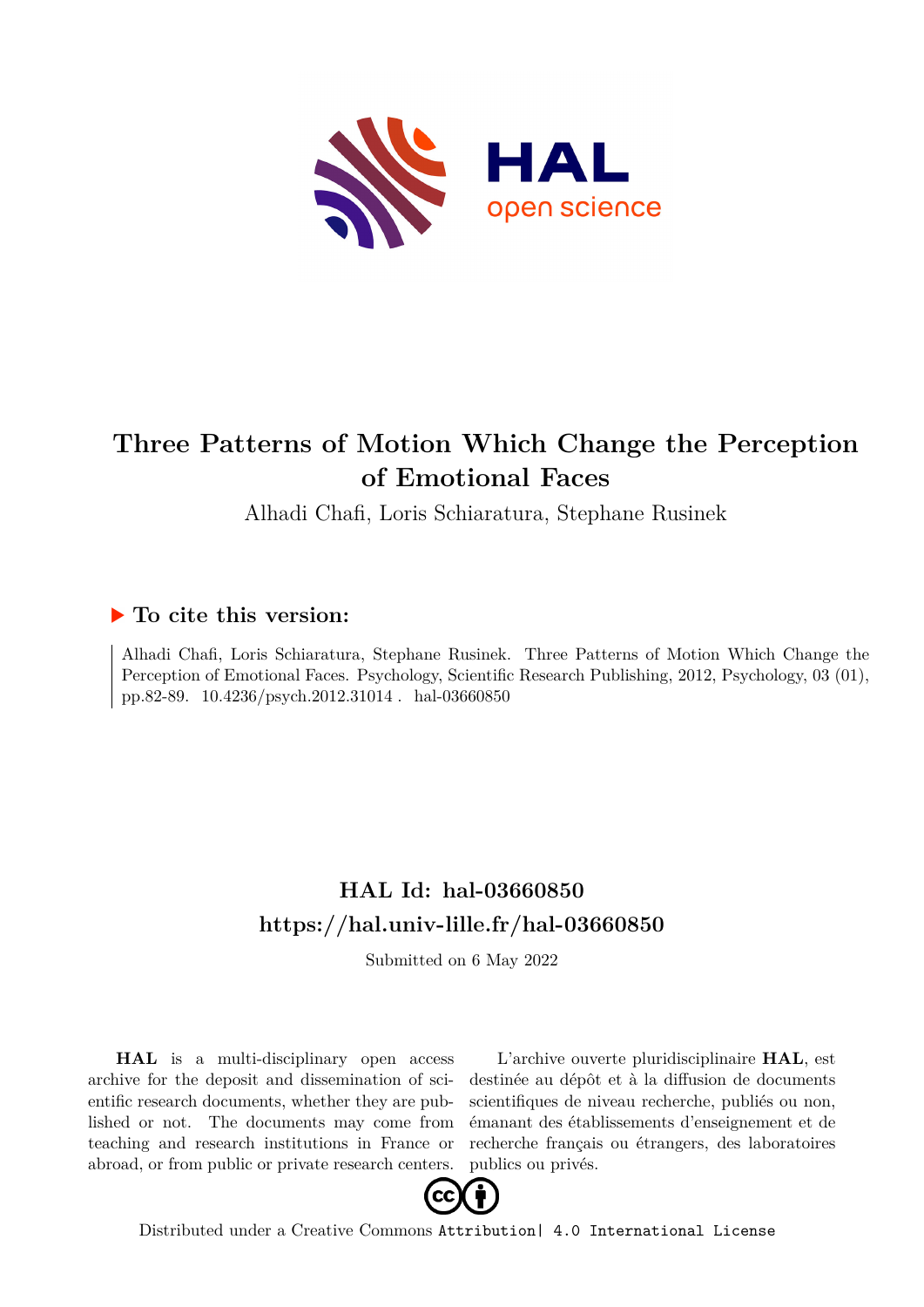# Three Patterns of Motion Which Change the Perception of Emotional Faces

Alhadi Chafi<sup>1,2</sup>, Loris Schiaratura<sup>1,2</sup>, Stéphane Rusinek<sup>1,2</sup> <sup>1</sup>Université de Lille-Nord de France UDL3, Villeneuve d'Ascq, France <sup>27</sup> aboratoire PSITEC, Villeneuve d'Ascq, France Laboratoire PSITEC, Villeneuve d'Ascq, France Email: chafi@live.co.uk

Received October 1st, 2011; revised November 5<sup>th</sup>, 2011; accepted December 7<sup>th</sup>, 2011

The aim of the study was to focus on the relationship between motion and emotion. Relying on studies in Behavioral Neurology and Social Psychology, it is believed motion is one of the core components of Emotion. The study uses basic emotional faces (i.e., Happy, Surprised, Fearful, Sad, Disgusted and Angry) which are presented displaying patterns of motion (i.e., a Parabolic motion, a Translational motion and a Wave-like motion). Hypotheses are that the wave-like motion will increase perceived intensities and arousal related to positive emotional faces (i.e., Happy and Surprised), and simplify their recognition. Otherwise, the parabolic motion is hypothesized to increase perceived intensities and arousal related to negative emotional faces (i.e., Angry, Disgusted, Fearful and Sad), while enhancing their recognition. Results showed that "Happy" is the most recognized face and "Fearful" is the least recognized one. Concerning Perceived Intensity, an Emotional Face main effect and an Interaction Motion Pattern × Emotional Face were obtained. Finally, the Arousal dimension yielded two main effects, one for the Emotional Face and one for the Motion Pattern. On one hand, results we found are very promising in understanding the part played by motion in Arousal. On the other hand, further research still has to be done so as to question the exact effects of the Translational, Parabolic and Wave-like motion patterns, especially in more dynamic contexts.

*Keywords*: Emotional Face; Motion Pattern; Self-Reports; KDEF

# **Introduction**

The relationship between motion and emotions has always been a matter of investigation in the way that motion, *per se*, is believed to involve emotional experience. For instance, some authors demonstrated that certain patterns of motion have more emotional potential than others (Rimé, Boulanger, Laubin, Richir & Stroobants, 1985; Rimé & Schiaratura, 1991). A similar range of studies showed that very simple patterns of motion from an object involve animation and emotional attributions (*e.g.*, Heider & Simmel, 1944). Henceforth, the aim of the present study is to show that three specific patterns of motion from a disk, in which was inlaid a facial expression, will have an effect on the recognition of this latter and on the perceived intensity and arousal related to that emotional face. Indeed, theories of the embodied cognition (e.g., Barsalou, 1999) gave rise to findings which clearly show congruency effects between certain types of executed actions, or even simulated actions, and experienced emotional dynamics. These congruency effects could be illustrated as following: an approach movement (*e.g.*, pulling a lever) was faster when positive feelings were experienced whereas an avoidance movement (e.g., pushing a lever) was faster when negative feelings were experienced (Alexopoulos & Ric, 2007; Brouillet, Heurley, Martin, & Brouillet, 2010). Similarly, Freina, Baroni, Borghi, and Nicoletti (2009) showed that participants were faster in reaching an away button when reading positive words whereas they were faster in pulling their hand back to their body when reading negative words. At a perceptual level, Podevin (2009) demonstrated that three motion patterns were linked to emotions, namely, the Translational, Parabolic and Wave-like motion patterns. For instance, Rusinek (2009) used the Wave-like motion in order to desensitize an arachnophobia in a sub-clinical population. Participants of this experiment could bring towards them a false spider closer than the other sub-clinically arachnophobics who were not exposed to the Wave-like motion/picture of a spider association. According to Podevin (2009), the Parabolic motion enhanced memory for negative words whilst the Wave-like motion enhanced memory for positive words. Tremoulet and Feldman (2000) showed that the perception of a parabolic motion from an object (i.e., a circle or a cylinder) gave rise to animation attribution to the object in an adults sample. Finally, the Translational motion is evaluated by a sample of adults and children as neutral or weakly positive (Podevin, 2009). The positive triggering tendency of an horizontal translational stimulus was also supported by studies of Phaf and Rotteveel (2009). These authors showed that a left-to-right arrow gave rise to faster approach movements and more positive evaluations than a right-to-left arrow in Dutch left-to-right readers. Yet, as the presented arrow was static, it is assumed that it did not have the same effects as the Translational motion, which was assessed as neutral. Therefore, the investigation consisted in answering how these three specific patterns of motion from a single object will have an effect on the recognition of still emotional faces depicting the six basic emotions and on their related emotional assessments. Hypothesis is that the Wave-like motion will be related to positive emotional faces whereas the Parabolic motion will be related to negative emotional faces. Concerning the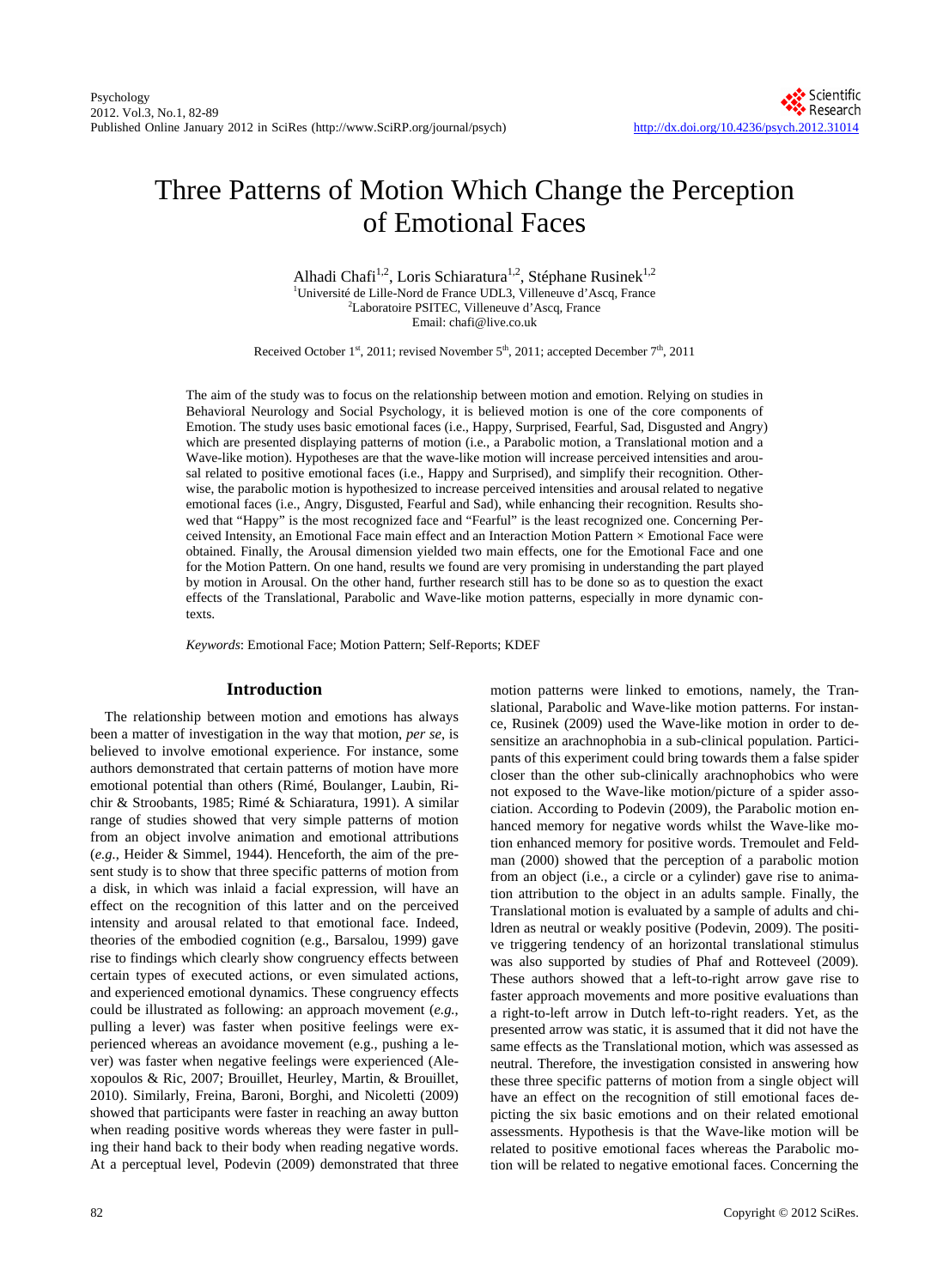Translational motion, it will have a medium effect on both types of emotional faces.

Facial expressions of emotion have long been studied in Psychology and Neuroscience fields (Ekman & Friesen, 1976; Ekman, 1993; Ekman, 1999 Adolphs, 2002), but most research in the domain are interested in still images (Calvo & Lundqvist, 2008; Goeleven, De Raedt, Leyman, & Verschuere, 2008). Furthermore, Batty and Taylor (2003) showed that the processing of emotional faces is automatic and rapid for the six basic emotions (i.e., sadness, fear, disgust, anger, surprise and happiness). Ambadar, Schooler and Cohn (2005) showed that motion in a face, for the six above-mentioned emotional expressions, was the most important feature to be able to decipher the expressed emotion. Thus, it is thought to be important to study the six basic emotional expressions along with the three patterns of motion which are believed to be linked to emotions.

There are two kinds of approaches in the Motion Research: 1) biological motion field, which refers to the identification and recognition of a biologically possible motion, often done by a real being (i.e., the flexion/extension of an arm, etc.); or 2) nonbiological motion field, which does not refer to any living being and does not need to be biologically possible (i.e., the bouncing of a ball, etc.). Many research have shown a link between motion and emotion, whether this motion is biological (Johansson, 1973; Blake & Shiffrar, 2007) or non-biological (Heider & Simmel, 1944; Michotte, 1946/1962).

#### **Biological Motion Research**

Johansson (1973) has been the first author in this field of interest. In fact, he placed dots on the joints of human bodies who were filmed in the darkness. He then exposed his participants to the moving dots only, in order to prevent his participants to recognize a human structurally, and he showed that participants are still able to recognize a running, dancing or walking individual. That study was the starting point of a long tradition in the Motion Research. For instance, Cutting and Kozlowski (1977) showed that the perception of moving dots is sufficient to identify friends. Troje, Westhoff, and Lavrov (2005) showed that deprivation of structural information, such as size or shape, does not have an effect on the identification and recognition of individuals as participants essentially rely on the kinetics of individuals' walk. In addition, Troje and Westhoff (2006) showed a kind of inversion effect related to the very specific position of feet in terrestrial animals. These authors also postulated the existence of a "Life Detector" in the visual brain system of the evoked animals. This latter hypothesis is also supported by works of Méary, Kitromilides, Mazens, Graff and Gentaz (2007) who showed that 4-days-old human infants looked longer at non-biological motion compared to biological motion. That finding suggests that infants motion perception was already attuned to biological kinematics.

Thereby, everything coming from the Biological Motion Research seems to suggest that motion is at least as, if not more, important as still features of an individual for its recognition and identification. It is now possible to wonder about the nonbiological motion.

### **Non-Biological Motion Research**

The ranges of interests of Psychologists had first highlighted non-biological motion rather than motion from individuals or

animals. For example, Michotte (1946/1962) studied what he called "phenomenal causality", which can be defined as the fact that participants evoked interactions between the moving objects, even though they knew that these objects were inanimate. Heider and Simmel (1944) found that depending on the random motion patterns of different objects (e.g*.*, a triangle, a circle, etc.), participants attributed different intentions, attitudes and emotions to the moving objects (i.e., anthropomorphism). This anthropomorphism can be defined as the fact of giving humanlike emotional and behavioral properties to the moving objects, with the description of their patterns of motion as a base to assess these attributes. Rimé, Boulanger, Laubin, Richir and Stroobants (1985) showed that an intercultural consensus between Belgians, Americans and Zairians existed for 3 out of 5 kinetic structures. In that study, it was clear that it was not the shapes of the presented objects that were important in the involvement of emotional perception but it was rather the kinetic structure of motion. In a latter research, Tremoulet and Feldman (2000) showed that a parabolic motion from a white single object (i.e., a cylinder or a circle) on a dark background can give rise to a perception of animation. That perception is induced by combined changes of speed and direction, and again, that result had been found by Michotte fifty years before. Nevertheless, the groundbreaking point of Tremoulet and Feldman dwells in the use of a specific pattern of motion, namely, the parabolic motion. Here, it is noteworthy to refer to Casasanto and Dijkstra (2010) who defined three dimensions related to emotions: verticality, horizontality and flexion/extension. Concerning the first dimension, it seems that up movements of the arm favour positive statements whereas down movements favour negative statements. Concerning the horizontality dimension, Phaf and Rotteveel (2009) showed that Dutch left-to-right readers evaluated more easily an arrow in the reading direction (i.e., from left-to-right) than an arrow in the opposite direction (i.e., from right-to-left). Moreover, they experienced positive emotions when exposed to the left-to-right arrow whether the evaluation task was explicit (i.e., a self-report scale) or implicit (i.e., arm flexion *vs.* arm extension). Also, Alexopoulos and Ric (2007), based on Chen and Bargh (1999), showed that the flexion of an arm is faster when exposed to happy words whilst the extension of an arm is faster when exposed to sad words. All these findings showing concruency effects between a dimension and emotional processes could be explained in terms of the affective monitoring hypothesis (Phaf & Rotteveel, 2009). According to this assumption, certain perceptual features would guide our emotional system towards corresponding affective processes, namely: 1) Verticality: an "up" stimulus would be related to positivity whereas a "down" stimulus is believed to be related to negativity; 2) Horizontality: a left-to-right stimulus would be seen as more positive than a right-to-left stimulus in a left-to-right reader; and 3) Flexion/Extension: the flexion of an arm is faster during the presentation of a positive stimulus whilst the extension of an arm is faster during the exposure to a negative stimulus. The same type of congruency effects were found for motion perception by Podevin (2009) and Rusinek (2009) as above-mentioned. Effectively, these authors showed that a wave-like motion is linked to positive emotions whilst a parabolic motion is linked to negative ones. They also postulate that a translational motion is related to a neutral valence. Therefore, it is noteworthy to discuss the occurrence and type of such a congruence in the relationship between motion and emotion.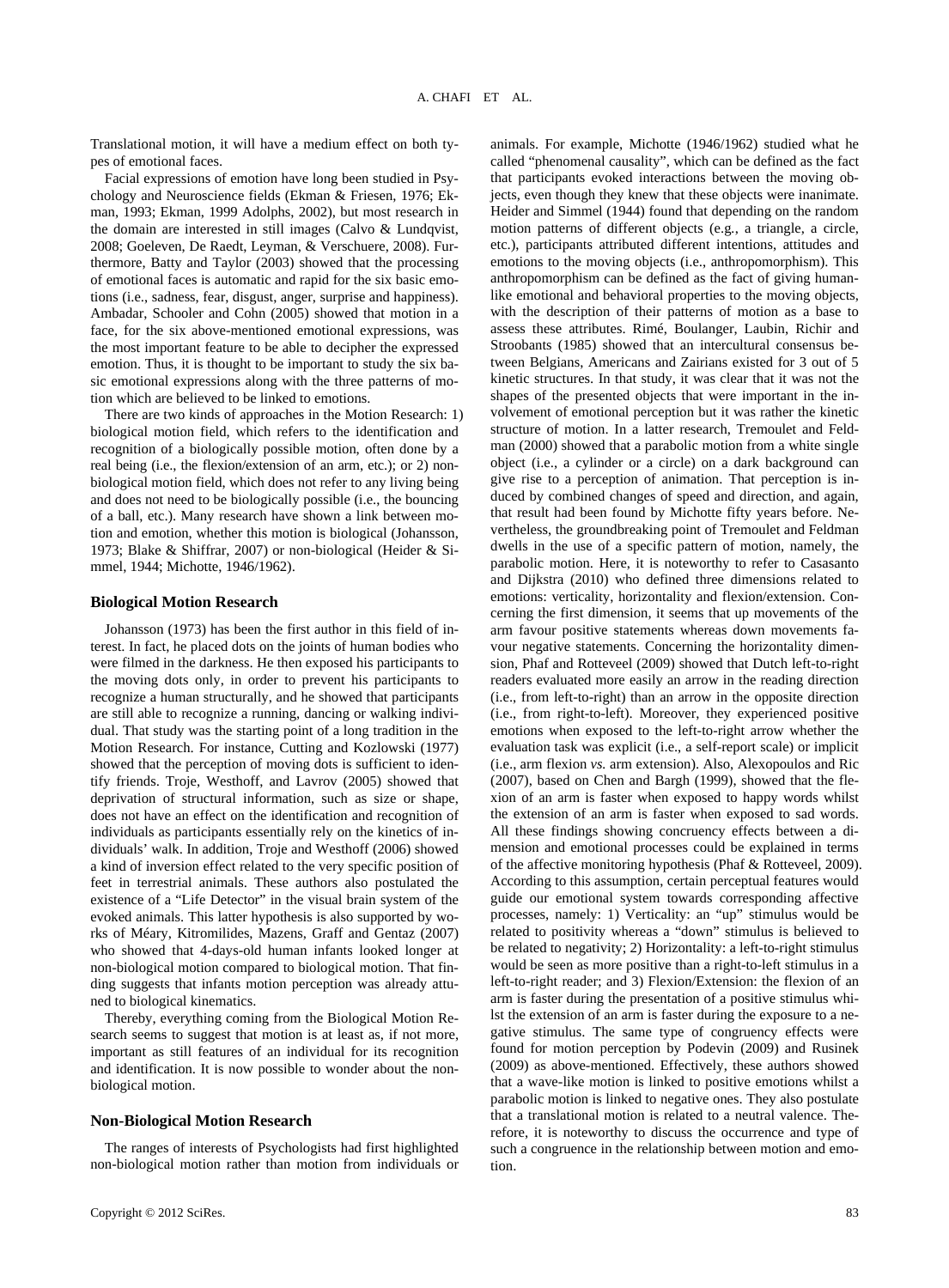# **The Motion-Emotion Congruence: Evidence from 3 Patterns of Motion**

Recently, Podevin (2009) investigated the effect of a motion from a dark circle on a white background on the affective state of both adults and children. According to Podevin, there is a link which readily seems to follow a "congruence system" for three specific patterns of motion (see **Figure 1**). Thus, Podevin showed that a parabolic motion pattern was mainly assessed as emotionally negative while a wave-like motion pattern was strongly evaluated as positive. Furthermore, individuals attributed a neutral valence to a translational motion pattern. At a cognitive level, the Parabolic motion enhanced memory for negative words whereas the Wave-like motion ameliorated memory for positive words in an adults sample (Podevin, 2009). Another groundbreaking finding was that the Parabolic motion induced a deceleration in a writing-speed task, what is marked by a negative emotional dynamics (Natale & Hantas, 1982). These associations, namely Wave-like/positive emotions, Parabolic/negative emotions, Translational/neutral condition were replicated in children aged from 9 to 12 years old, both at a perceptual and cognitive levels (Podevin, 2009). Therefore, not only the emotional perception is affected by the motion patterns displayed according to participants' evaluations, but this relationship has an impact on cognitive ressources (i.e., the memory of emotional words) and operations (i.e., a writing-speed task). In line with this congruence hypothesis, Rusinek (2009) used the Wave-like motion in an arachnophobia desensitization on a sub-clinical sample. That latter study empowers the assumption that the Wave-like motion is linked to positive emotional processes.

In the present study, congruency effects between patterns of motion and recognition and perceived intensity of emotional faces are expected. It is assumed that the Parabolic motion will increase the recognition and perceived intensity of negative faces (i.e., Sad, Fearful, Disgusted, and Angry) while the Wave-like motion will increase the recognition and perceived intensity of positive faces (i.e., Happy and Surprised) compared to the Translational motion.

For the arousal dimension, no specific hypothesis was postulated as this measure for the above-mentioned patterns of motion has never been done before.

# **Method**

#### **Participants**

Sixty-one French students (48 women and 13 men) from the University of Lille North of France UDL3 were randomly recruited with the only criterion of having a normal or correctedto-normal vision. All of them are right-handed people and native French speakers.

# **Material and Apparatus**

#### **Emotional Faces**

According to Goeleven, De Raedt, Leyman and Verschuere (2008), the Facial Action Coding System (FACS; Ekman & Friesen, 1976) is nowadays old-fashioned and limits ecological validity. Other sets of stimuli that could be possibly used to question our hypotheses are: the Japanese and Caucasian Facial Expressions of Emotion (JACFEE; Matsumoto & Ekman, 1988) and the Montreal Set of Facial Displays of Emotion (MSFDE;

Beaupré, Cheung, & Hess, 2000). Yet, the weak number of pictures these sets contain still remains a substantial limitation. Therefore, Goeleven et al. (2008) measured the emotion, perceived intensity, and arousal ratings for 490 frontal pictures from the Karolinska Directed Emotional Faces (KDEF; Lundqvist, Flykt, & Öhman, 1998). Arousal is one of the most relevant components of emotion as it directly impacts on motivetional dimension (Lang, Greenwald, Bradley, & Hamm, 1993). The study of Goeleven et al. both confirms the validity of the KDEF and offers many interesting results. Effectively, it appears that "Happy" is the best recognized emotional face while "Fearful" is the least recognized one. Concerning the intensity dimension, "Disgusted", "Happy", and "Surprised" are the most intense emotional expressions. The arousal dimension shows no differences between emotional categories, but there are discrepancies between emotional faces and neutral faces. Although this research is in line with previous emotion studies (Gross & Levenson, 1995), it has the limitation of only including female participants. Nevertheless, the procedure they used so as to assess emotions of the participants via self-reports is the same as we are using here.

In the present study, faces were chosen on the criteria of recognition, perceived intensity of emotion and arousal ratings. Thus, participants were exposed to strongly recognizable faces involving high ratings of perceived intensity and arousal, all of which reflecting a high emotional experience. Hereby, six facial expressions of emotions (i.e., Happy, Fearful, Angry, Surprised, Sad and Disgusted) were retained among these validated by Goeleven et al. (2008). The "gender of actor" factor was controlled by only showing male emotional faces (see **Figure 2**).

# **Patterns of Motion**

The disk's size is exactly the same in this study as in the experiments of Podevin (2009) and Rusinek (2009). It precisely has a diameter of 4.1 centimeters. Effectively, that surface covers a large enough space so that a face is seen without disturbing the participants. Background is white and the emotional face is encrusted in the disk.

Concerning trajectories, the Translational motion does not seem to disrupt cognitive resources of an individual and a schematic facial expression of smile is associated to that motion by 20% of children. The Parabolic trajectory would be able to increase cognitive resources directed towards negative emotional



Patterns of Motion: (a) Parabolic, (b) Wave-like, (c) Translational.



**Figure 2.**  Pictures of "Disgusted" (left) and "Angry" (right) emotional faces as they were presented.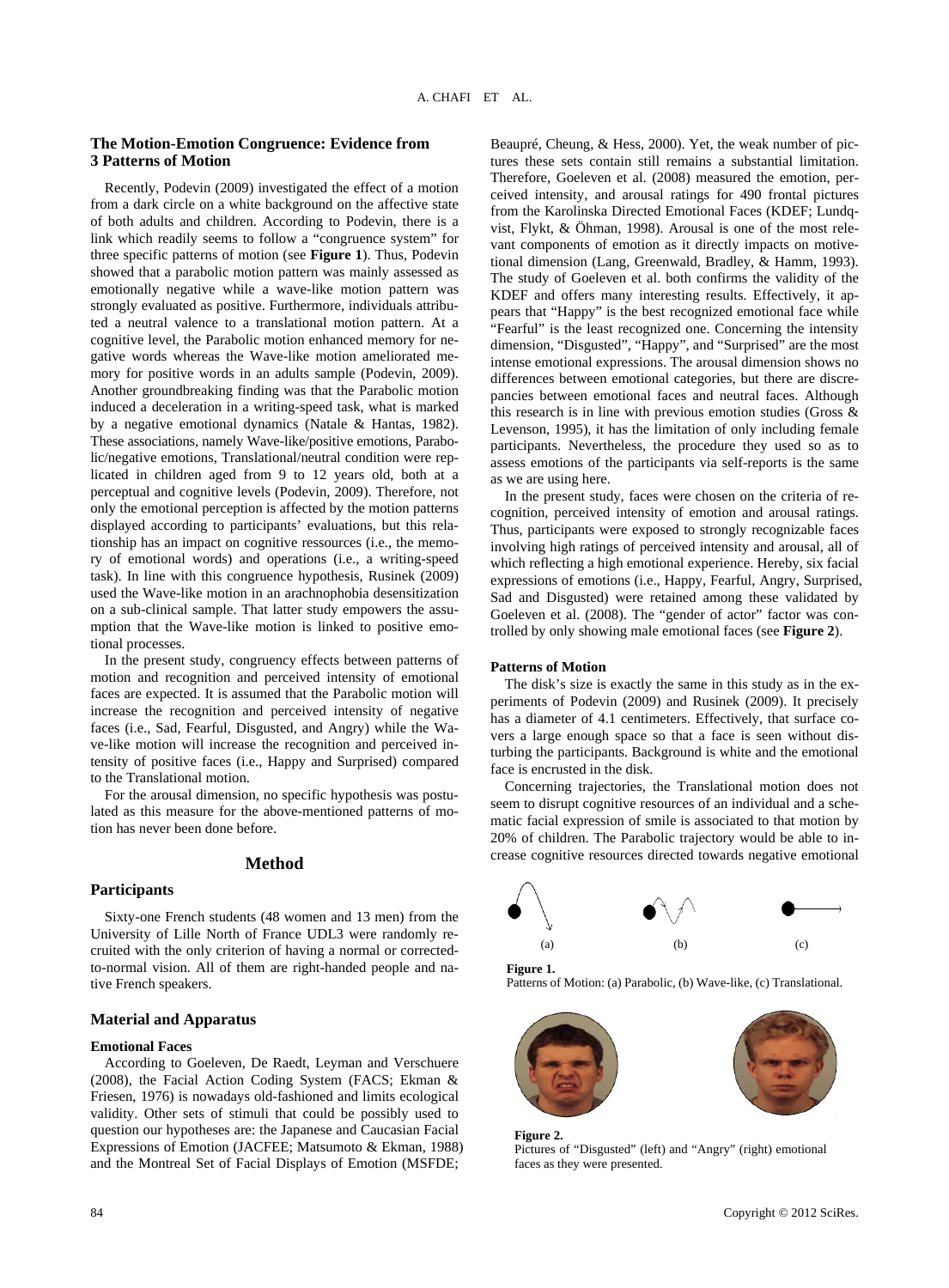stimuli. Finally, the trajectory of the Wave-like motion gathering spring, pendulum and translation is associated to positive emotional processes and a smile is linked to that motion by 60% of children (see Podevin, 2009 for a review).

Motion patterns lasted 5 seconds for any trajectory. Therefore, we showed 18 associations (3 Motion Patterns  $\times$  6 Emotional Faces) to each participant. Orders of the associations were counterbalanced (3 orders at last) so that we eliminated the order effects.

# **Measurements**

In order to assess self-reported emotions, every participant was given a brochure composed of one forced-choice question for the emotion recognition task and two items before watching the whole presentation. The two items are respectively: an Intensity item taken from the Intensity of Emotion Scale (IES; Schaefer, Sanchez, Nils, & Philippot, 2010) and an Arousal item taken from the Self-Assessment Manikin (SAM; Lang, 1980). The brochure is made of 19 pages (including a cover page with a short instruction) as participants were shown 18 slides. Thus, each slide was rated on the recognition question and the two scales.

For the emotion recognition task, participants were asked to surround the word that matches the expressed emotion. Proposals were each of the six basic emotions to which we added "Neutral" and "?" (Indistinct). Concerning the IES (ranging from  $1 =$  "not intense at all" to  $9 =$  "completely intense"), participants were asked to surround the number on the scale that best represents the intensity of the emotion they chose in the recognition task. Finally, the SAM (ranging from  $1 =$  "calm" to  $9 =$  "excited") consists in graphic depictions of various stages of arousal, and the participants had to answer the question "What did you feel when viewing the face? Match the graphic that corresponds to your state. At one extremity of the scale, you are excited, awaken, stimulated; at the other extremity, you are relaxed, unstimulated, calm".

#### **Procedure**

Each participant came individually in a box of the PSITEC Lab, located in the Department of Psychology. The experimenter made recruitment by asking students if they had about 10 minutes to assess emotional faces. Following the entering of the box, instructions could be said:

"You are to assess emotional faces via a brochure. Each page of that brochure corresponds to one face. You will plainly follow the instructions on the screen and in the brochure when engaged in the task. First, we are going to make a bit of relaxation".

After ensuring that the participant is ready for the relaxation phase, the experimenter asked the participant to close his eyes, to relax every muscular group, including his face, and to deeply and regularly breathe. Then, he asked individuals to perform arm and leg flexions while still deeply breathing. Relaxation lasted about 2.5 minutes. When the relaxing sequence was finished, the participant was informed that he could begin by pressing any key. Experimenter then asked him to follow carefully instructions given on the screen. Displays were seen on a 17'' inches screen and were created via Microsoft PowerPoint 97-2003. Each participant saw every type of emotional face with every type of motion pattern (i.e., 18 emotional displays). Between every emotional display, a transition slide instructed the participant to fill in the corresponding page and then press

any key to see the next display. This brochure consisted in "paper-pen" tests, so pens were available to participants. Finally, a dehoaxing step was made in the following manner:

"As you could have noticed, you saw many times the same emotional faces. In fact, these faces were associated to different motion patterns. The patterns of motion you saw are believed to be differently associated to emotions, according to recent studies in that field."

#### **Results**

A 3 (Motion Pattern)  $\times$  6 (Emotional Face) ANOVA was performed using within-subjects designs for each dependent variable, namely, the Arousal, the Recognition and the Perceived Intensity.

# **Self-Assessed Arousal**

The analysis revealed a main effect of Motion Pattern, *F* (2, 120) = 5.24;  $p < .01$ , indicating that the Wave-like motion ( $M =$ 3.33,  $SD = 1.91$ ) was significantly more arousing than the Translational ( $M = 3.14$ ,  $SD = 1.76$ ) and Parabolic ( $M = 3.10$ ,  $SD = 1.80$ ) motion patterns.

Concerning the Emotional Face factor, another main effect was found,  $F(5, 300) = 3.15$ ;  $p < .01$ . This effect indicated that "Sad" ( $M = 2.81$ ,  $SD = 1.55$ ) was significantly less arousing than "Disgusted" ( $M = 3.38$ ,  $SD = 1.80$ ), "Happy" ( $M = 3.37$ , *SD* = 2.05), "Angry" (*M* = 3.28, *SD* = 1.91), and "Fearful" (*M* =  $3.23, SD = 1.82$ .

Even though the Motion Pattern  $\times$  Emotional Face interacttion was not significant,  $F(10, 600) = .97$ ;  $p = .46$ , our a priori hypotheses permitted us to look into Post-hoc tests. These comparisons showed us that the "Happy" face displaying the Wave-like motion ( $M = 3.71$ ;  $SD = 2.11$ ) was more arousing than when associated with the Parabolic motion  $(M = 3.21; SD)$  $= 1.95$ ,  $p < .02$ , or the Translational motion ( $M = 3.20$ ; *SD =* 2.09),  $p < .02$ . Another finding was that the "Sad" face was more arousing when associated with the Translational motion  $(M = 2.97; SD = 1.67)$  than when associated with the Parabolic motion ( $M = 2.53$ ;  $SD = 1.47$ ),  $p < .04$ .

Therefore, it seems that Self-Assessed Arousal was modulated by Motion Patterns for "Happy" and "Sad" faces only. Analysis demonstrate that "Happy" face was affected by the most arousing motion (i.e.*,* the Wave-like motion) whereas "Sad" face was affected by the least arousing one (i.e., the Parabolic motion). These results are congruent regarding the main effects of Emotional Face and of Motion Pattern taken together. Recognition and perceived intensities of emotional faces could help explaining these findings. (see **Table 1**)

#### **Recognition Rate**

The analysis revealed a main effect of Emotional Face, *F* (5,  $300$  = 22.30,  $p < .0001$ . **Table 2** shows the average frequencies means and standard deviations for each emotional face. The Emotional Face effect indicated that "Happy" (*M* = .98; *SD*  = .15) was more recognized than any other face except the "Disgusted" one ( $M = .90$ ;  $SD = .29$ ), which was itself more recognized than "Sad" ( $M = .76$ ;  $SD = .44$ ) and "Fearful" ( $M$  $= .51$ ; *SD*  $= .50$ ). The very same results as those for "Disgusted" were obtained for "Surprised" ( $M = .88$ ;  $SD = .33$ ). "Fearful" and "Sad" were found to be, respectively, the least and second-least recognized Emotional Faces.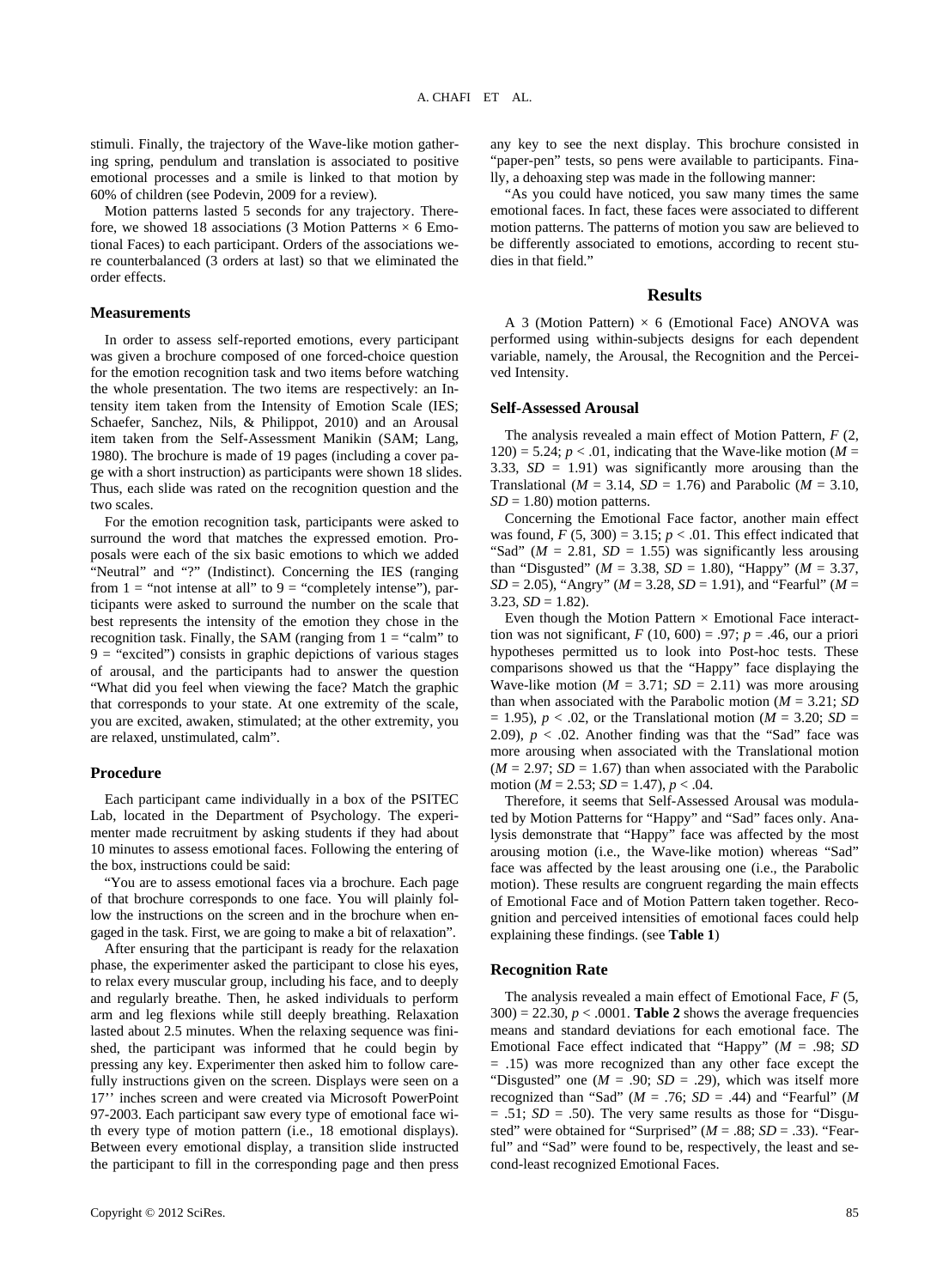The main effect of Motion Pattern was not significant, *F* (2,  $120$ ) = 2.27,  $p = .11$ . However, further tests showed that the Parabolic motion ( $M = .82$ ; *SD*=.34) induced more Recognition than the Wave-like motion ( $M = .79$ ;  $SD = .36$ ).

Even though the Motion Pattern  $\times$  Emotional Face interacttion was not significant, F (10, 600) = 1.51,  $p = .13$ , further tests showed that the recognition of "Disgusted" was impaired when displaying the Wave-like motion ( $M = .82$ ; SD = .39) compared to displaying the Translational one ( $M = .95$ ; SD  $= .22$ ),  $p < .01$ . Another finding that got along with our hypotheses was that "Fearful" was more recognized when displaying the Parabolic motion ( $M = .57$ ; SD = .50) than when displaying the Wave-like motion ( $M = .46$ ;  $SD = .50$ ),  $p < .05$ . Both results emphasized the expected positive effects of the Wave-like motion by diminishing the recognition of negative emotional faces. Hence, we can infer that the Wave-like motion impaired the processing of negative faces. (see **Table 2**).

# **Perceived Intensity**

The analysis revealed a significant main effect of Emotional Face, *F* (5, 300) = 33.65;  $p < .0001$ . It indicated that "Surprised" ( $M = 6.33$ ; *SD* = 1.55), "Happy" ( $M = 6.72$ ; *SD* = 1.50) and "Disgusted" ( $M = 6.88$ ;  $SD = 1.59$ ) did not differ from one another. Besides, "Angry" ( $M = 5.69$ ;  $SD = 1.59$ ) was perceived as less intense than "Happy",  $p < .01$ , and "Disgusted",  $p < .001$ , but as more intense than "Sad",  $p < .01$ . In fact, the "Sad" expression differed from all other emotional faces, making it the least intensely perceived ( $M = 4.72$ ;  $SD = 1.67$ ). The second least intensely perceived emotional face was "Fearful" (*M* = 5.42;  $SD = 1.74$ ), though its score still was higher than "Sad", *p* < .05, and did not significantly differ from "Angry".

No main effect for the Motion Pattern factor was found.

Nevertheless, the Motion Pattern  $\times$  Emotional Face interacttion was significant,  $F(10, 600) = 3.45$ ;  $p < .001$  (see **Table 3**).

Post-hoc tests indicated that "Surprised" was perceived as more intense when displaying the Wave-like motion than when displaying the Translational one,  $p < .01$ , or the Parabolic one,  $p < .01$ . The "Sad" expression was evaluated as more intense when displaying the Parabolic motion than when displaying the Translational motion,  $p < .01$ . The expected difference between the Wave-like and Para bolic motion were obtained for "Happy" and "Angry", respectively, the Wave-like motion increased the perceived intensity of the "Happy" face, *p* < .05, and decreased the perceived intensity of the "Angry" face,  $p < .05$ .

#### **Table 1.**

Arousal means and standard deviations for the Motion Pattern × Emotional Face interaction.

| <b>Emotion Face</b> |            |            |            |            |            |            |  |
|---------------------|------------|------------|------------|------------|------------|------------|--|
| Motion              | Surprised  | Angry      | Happy      | Sad        | Disgusted  | Fearful    |  |
| Translation         | 2.92(1.75) | 3.25(1.82) | 3.20(2.09) | 2.97(1.66) | 3.36(1.59) | 3.16(1.67) |  |
| Parabol             | 3.03(1.74) | 3.23(1.94) | 3.21(1.95) | 2.53(1.46) | 3.31(1.93) | 3.29(1.81) |  |
| Wave                | 3.31(2.04) | 3.36(1.96) | 3.71(2.11) | 2.92(1.52) | 3.46(1.88) | 3.25(1.98) |  |

#### **Table 2.**

Recognition means and standard deviations for the Motion Pattern × Emotional Face interaction.

| <b>Emotion Face</b> |           |          |           |           |           |          |  |
|---------------------|-----------|----------|-----------|-----------|-----------|----------|--|
| Motion              | Surprised | Angry    | Happy     | Sad       | Disgusted | Fearful  |  |
| Translation         | .88(.32)  | .90(.30) | .98(0.13) | .70(0.46) | .95(.22)  | .49(.50) |  |
| Parabol             | .85(.36)  | .84(.37) | .98(0.13) | .79(.41)  | .92(.28)  | .57(.50) |  |
| Wave                | .90(.30)  | .85(.36) | .97(0.18) | .74(.44)  | .82(.39)  | .46(.50) |  |

#### **Table 3.**

Perceived Intensity means and standard deviations for the Motion Pattern × Emotional Face interaction.

| <b>Emotion Face</b> |            |            |            |            |            |             |  |
|---------------------|------------|------------|------------|------------|------------|-------------|--|
| Motion              | Surprised  | Angry      | Happy      | Sad        | Disgusted  | Fearful     |  |
| Translation         | 6.15(1.60) | 5.72(1.54) | 6.77(1.48) | 4.39(1.69) | 7.02(1.57) | 5.52(1.70)  |  |
| Parabol             | 6.13(1.62) | 5.93(1.60) | 6.46(1.60) | 5.06(1.51) | 6.73(1.58) | 5.25(1.97)  |  |
| Wave                | 6.70(1.43) | 5.42(1.62) | 6.93(1.42) | 4.72(1.81) | 6.88(1.61) | 5.49 (1.56) |  |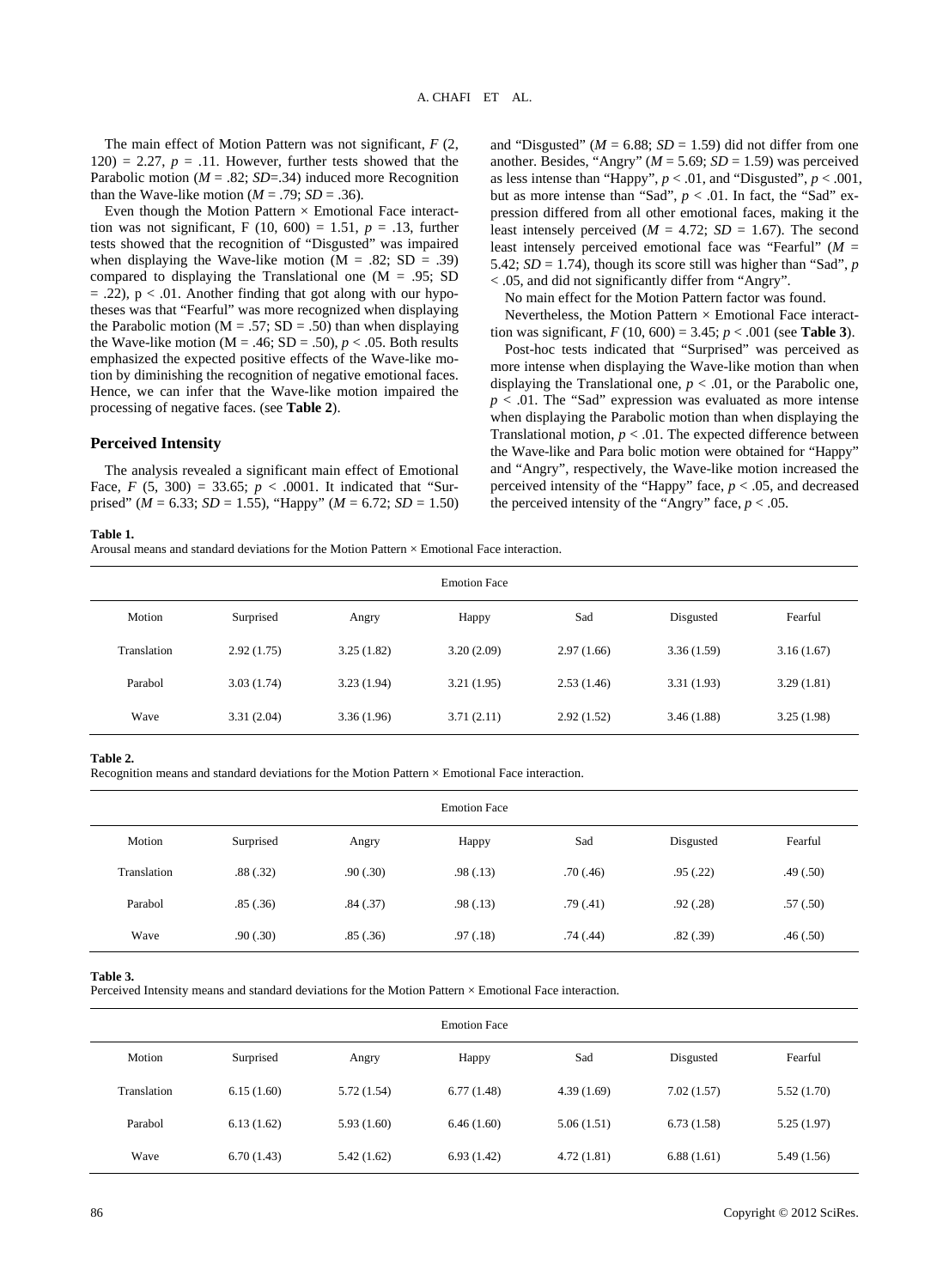The same results were obtained when performing simple effects for each Emotional Face taken alone in the Emotional Face  $\times$  Motion Pattern interaction. Motion patterns affected the perceived intensity for three types of emotional faces: "Surprised", F (2, 120) = 5.64; *p* < .01, "Happy", F (2, 120) = 4.28; *p* < .02, and "Sad", F (2, 120) = 5.84; *p* < .01. The Wave-like motion increased the perceived intensity of the "Surprised" emotional face compared to the Translational motion and the Parabolic one. In line with the previous result, the Wave-like motion also increased the perceived intensity of the "Happy" face unlike the Translational and the Parabolic motion. Results highlighted that the Parabolic motion increased the perceived intensity of the "Sad" emotional face contrary to the Wave-like and the Translational motion. Besides, it seems substantial to note that other simple effects revealed a tendency for "Angry", F (2, 120) = 2.71;  $p = .07$ . This tendency showed a similar finding to the one concerning the "Sad" expression, namely, the Parabolic motion tended to increase the perceived intensity of the "Angry" face compared to the Translational and the Wavelike motion. Again, the positive effects from the exposure to the Wave-like motion and the negative effects from the exposure to the Parabolic motion were emphasized by our results concerning the perceived intensities of the emotional faces (see **Figure 3**).

From that standpoint, we can say that Perceived Intensities confirmed the positive effects of the Wave-like motion and the negative effects of the Parabolic motion. Thus, the Wave-like motion increased the intensities of the "Surprised" and "Happy" emotional faces whilst the Parabolic motion rather increased intensities for negative emotional faces, namely, the "Sad" and "Angry" expressions. Further explanations will be given in the Discussion.

## **Discussion**

The experiment's findings partly confirm the hypotheses concerning the effects of the Wave-like, Parabolic and Translational motion patterns. Indeed, these specific patterns of motion were thought to change the perception of emotional stimuli. Thus, the Wave-like motion, which is believed to be linked to positive emotions (Podevin, 2009; Rusinek, 2009), plays here an important role in the high perceived intensities of positive faces (i.e., "Surprised" and "Happy") according to the Motion Pattern  $\times$  Emotional Face Interaction. This interaction also leads us to state that the Parabolic motion increases perceived intensities of "Sad" emotional face. The Translational motion seems to be related to the "Disgusted" and "Fearful" emotional faces if we take a look at the perceived intensities of these facial expressions. Nevertheless, these findings were non-significant both for the "Disgusted" and "Fearful" conditions. Moreover, the Translational motion was less negative than the Parabolic motion and less positive than the Wave-like motion for other emotional faces. This latter result is in line with theoreticcal assumptions. Another odd finding concerns the high perceived intensities for "Fearful", "Disgusted", and "Sad" faces when displayed with the Wave-like motion, yet believed to be linked to positive faces only. In fact, the only significant and relatively high perceived intensity of that motion with a negative face was found for the Wave-like/"Sad" association. In fact, the Parabolic motion increased more the perceived intensity of the "Sad" face compared to the Wave-like motion. These findings confirm the relationship between positive emotions and Wave-like motion observed by Podevin (2009), but in the mean time, present findings do clearly demonstrate the relationship between negative emotions and Parabolic motion. If Podevin (2009) showed a relationship between emotional words and the three motion patterns, namely, a relation between a visual perception and the verbal domain, results from the present study show that this bond between emotion and motion go far beyond, as emotional faces are non-verbal stimuli. Concerning results such as the high perceived intensity of the "Sad" face displaying the Wave-like motion, an explanation holds in the counterregulation principle (Rothermund, 2003; Rothermund, Voss & Wentura, 2008; Wentura, Voss, & Rothermund, 2009). The counter-regulation hypothesis consists in the automatic attention shift towards information that is incongruent with an individual's current emotional dynamics. That principle would therefore permit the individual to be flexible and adaptable to its environment while preventing him from emotional escalation. We could imagine that when watching a "Sad" face displaying the Wave-like motion pattern, the individuals paid more attention to the features of the face and less to the Motion than for any other Emotional Face. Indeed, the "Sad" expression had a particular status as it was the least intensely perceived in our experiment. It is noteworthy that we retrieved results from Goeleven et al. (2008), namely, independently of the motion pattern displayed, "Disgusted", "Happy" and "Surprised" were perceived as the most intense emotional faces.



#### **Motion Pattern**

**Figure 3.**  Perceived Intensity means and standard deviations for "Surprised", "Happy" and "Sad" facial expressions.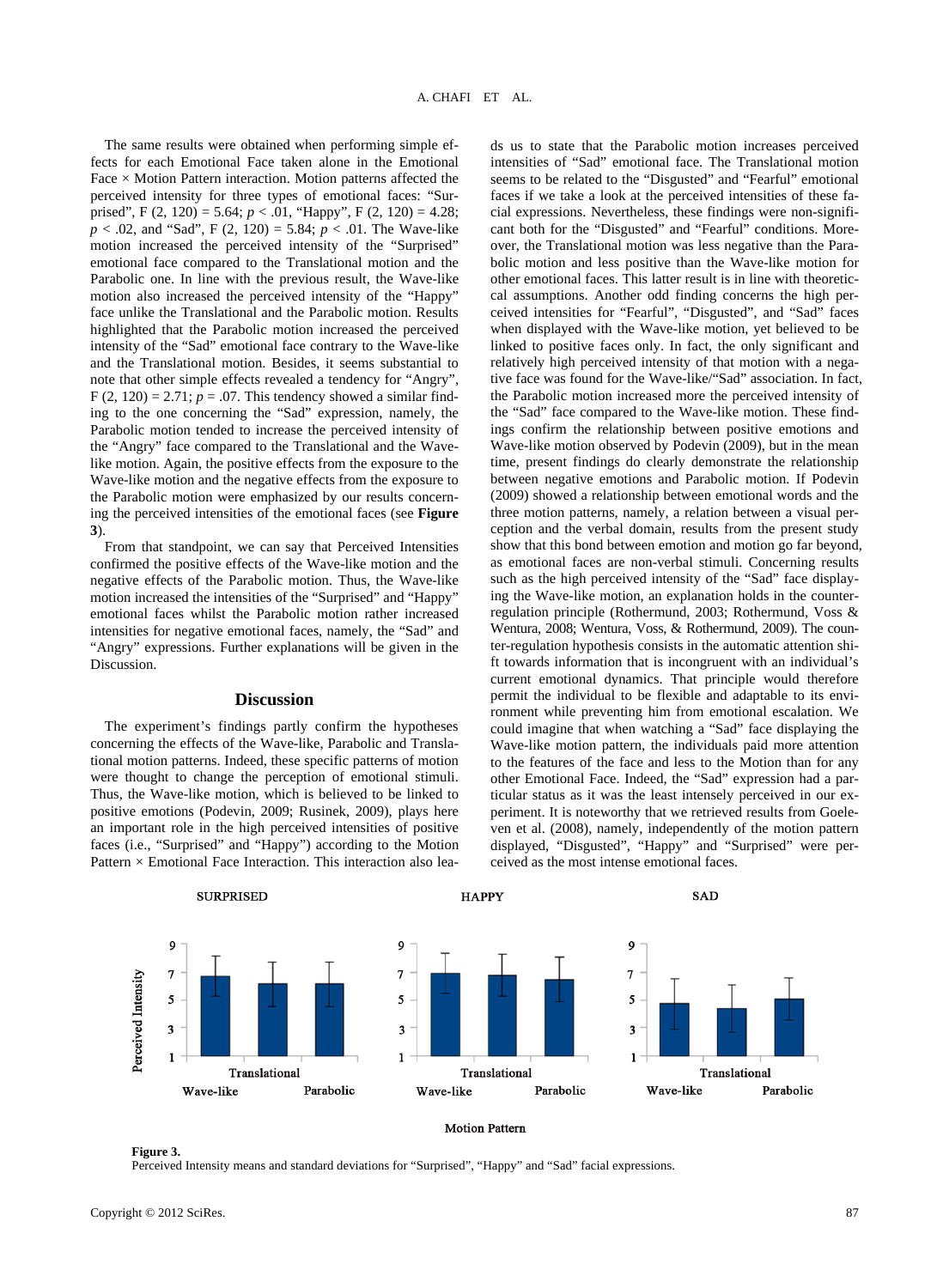In addition, the Motion Pattern  $\times$  Emotional Face interaction results reinforce the idea that the Wave-like motion should be positively evaluated whereas the Parabolic motion should be rather negatively evaluated (Podevin, 2009). That schema of findings seems to be retrieved for the Arousal dimension. Effectively, the Wave-like motion was more arousing when associated to the "Happy" face than both the Parabolic motion and the Translational one. That latter is definitely in accordance with Podevin's works (2009). In line with present findings concerning the Perceived Intensity, another counter-intuitive result was found for the "Sad" expression regarding the Arousal dimension: the Translational motion increased the self-assessed Arousal compared to the Parabolic motion for that emotional face. Again, this would suggest a particular status for the "Sad" emotional expression.

The lack of arousing power combined to the increase of negative emotions' perceived intensities for the Parabolic motion could help explaining his harmful effects on a cognitive task in Podevin (2009). Likewise, the arousing power of the Wave-like motion combined to its emotional perceived intensity features can account for the drawing of smiles to a plain black disk performing that pattern of motion (Podevin, 2009). It is very plausible that high arousal levels associated to the experiment's task could be taken as a positive marker. Indeed, the fact that the task is somewhat interactive should involve participants' interest. Therefore, a weak level of arousal could highlight that the participant showed little interest to the task while a strong level of arousal could trace the interest of the participant (Simons, Detenber, Roedema, & Reiss, 1999; Simons, Detenber, Reiss, & Shults, 2000). By contrast, the exact effects implied by the Translational motion still has to be questioned. Indeed, Phaf and Rotteveel (2009) showed that a translational arrow going from left to right is even more arousing and more positive than emotional faces. These authors proved the positivity of a left-toright arrow in an explicit manner (i.e., subjective self-reports) and in an implicit manner (i.e., approach *vs.* avoidance). That latter gives powerful evidence to the positive involvements of left-to-right monitoring in left-to-right readers and therefore, we could have expected the Translational motion to be evaluated more positively than the Wave-like motion and the Parabolic motion. In effect, the Translational motion was the only pattern that was smooth and uninterrupted, while both others were jerky.

The "Happy" face occurs to be more recognized than the "Sad" and "Fearful" expressions, which makes it the most recognized emotional face in the experiment. This result is in line with what was shown under an explicit perception condition by Calvo and Lundqvist (2008). Also, "Fearful" was the least recognized emotional expression in the study as in their research. The Wave-like motion impaired the recognition of "Disgusted" compared to the Translational motion whilst the Parabolic motion increased the recognition of "Fearful" compared to the Wave-like motion. Both findings reinforce the assumption that the Wave-like motion is associated to positive emotional stimuli whereas the Parabolic motion is associated to negative emotional stimuli.

## **Conclusion**

In sum, the present study could be seen as a successful attempt to investigate the three specific patterns of motion which are somehow linked to emotions, especially discrete emotions.

basic emotions), and the current research used six basic emotional faces in order to stay relevant to this view. Furthermore, the Arousal has also been investigated as it was believed to be a substantial component of emotional experiences. Further research shall be directed towards a more dynamic prospect (i.e., emotional films, emotional scenes) and more ecological environment so that one quietly understands the effects of these patterns of motion, especially their parts in the affective monitoring. Effectively, the main limitation of the present study holds in the lack of ecological validity as one could expect faces to be moving in their inner properties (e.g., emotional faces videos) rather than in their whole. Another prospect concerns the use of motion in cognitive-behavioral therapies such as Rusinek (2009) suggested it in his trial to desensitize sub-clinical arachnophobia. A final aspect of the motion-emotion link research would lay in Sports and their many applications. For example, it is now proved that Taekwondo distinguishes between four types of motion. Hence, it would be possible to investigate the effects of the three above-studied motions in martial artists or other sportsmen/women.

Thus, Ekman evolved from a vision of emotion that is global (i.e., positive *vs.* negative) to a discrete vision of emotion (i.e.,

## **Acknowledgements**

The research reported in this article has been made possible thanks to the Dr. Gaëlle Podevin and Dr. Céline Douilliez who provided us most of our material.

# **REFERENCES**

- Adolphs, R. (2002). Recognizing emotion from facial expressions: Psychological and neurological mechanisms. *Behavioral and Cognitive Neuroscience Review, 1,* 21-62.
- Alexopulos, T., & Ric, F. (2007). The Evaluation-behavior link: Direct and beyond valence. *Journal of Experimental Social Psychology, 43,* 1010-1016. [doi:10.1016/j.jesp.2006.10.017](http://dx.doi.org/10.1016/j.jesp.2006.10.017)
- Ambadar, Z., Schooler, J. W., & Cohn, J. F. (2005). Deciphering the enigmatic face: The importance of facial dynamics in interpreting subtle facial expressions. *Psychological Science, 16,* 403-410. [doi:10.1111/j.0956-7976.2005.01548.x](http://dx.doi.org/10.1111/j.0956-7976.2005.01548.x)
- Barsalou, L. W. (1999). Perceptual symbol systems. *Behavioral and Brain Sciences, 22,* 577-660.
- Batty, M. & Taylor, M. J. (2003). Early processing of the six basic emotional expressions. *Cognitive Brain Research, 17,* 613-620. [doi:10.1016/S0926-6410\(03\)00174-5](http://dx.doi.org/10.1016/S0926-6410(03)00174-5)
- Beaupré, M. G., Cheung, N., & Hess, U. (2000). *The Montreal set of facial displays of emotion* [Slides]. Montreal, Canada: Department of Psychology, University of Quebec.
- Berridge, K. C. (2003). Pleasures of the brain. *Brain and Cognition, 52,* 106-128. [doi:10.1016/S0278-2626\(03\)00014-9](http://dx.doi.org/10.1016/S0278-2626(03)00014-9)
- Blake, R., & Shiffrar, M. (2007). Perception of human motion. *Annual Review of Psychology, 58,* 47-74.

[doi:10.1146/annurev.psych.57.102904.190152](http://dx.doi.org/10.1146/annurev.psych.57.102904.190152)

- Brouillet, T., Heurley, L., Martin, S., & Brouillet, D. (2010). The embodied cognition theory and the motor component of "yes" and "no" verbal responses. *Acta Psychologica, 134,* 310-317. [doi:10.1016/j.actpsy.2010.03.003](http://dx.doi.org/10.1016/j.actpsy.2010.03.003)
- Calvo, M. G., & Lundqvist, D. (2008). Facial expressions of Emotion (KDEF): Identification under different display-duration conditions. *Behavior Research Methods, 40,* 109-115. [doi:10.3758/BRM.40.1.109](http://dx.doi.org/10.3758/BRM.40.1.109)
- Casasanto, D., & Dijkstra, K. (2010). Motor Action and Emotional Memory. *Cognition, 115,* 179-185. [doi:10.1016/j.cognition.2009.11.002](http://dx.doi.org/10.1016/j.cognition.2009.11.002)
- Chen, M., & Bargh, J. A. (1999). Consequences of automatic eva-